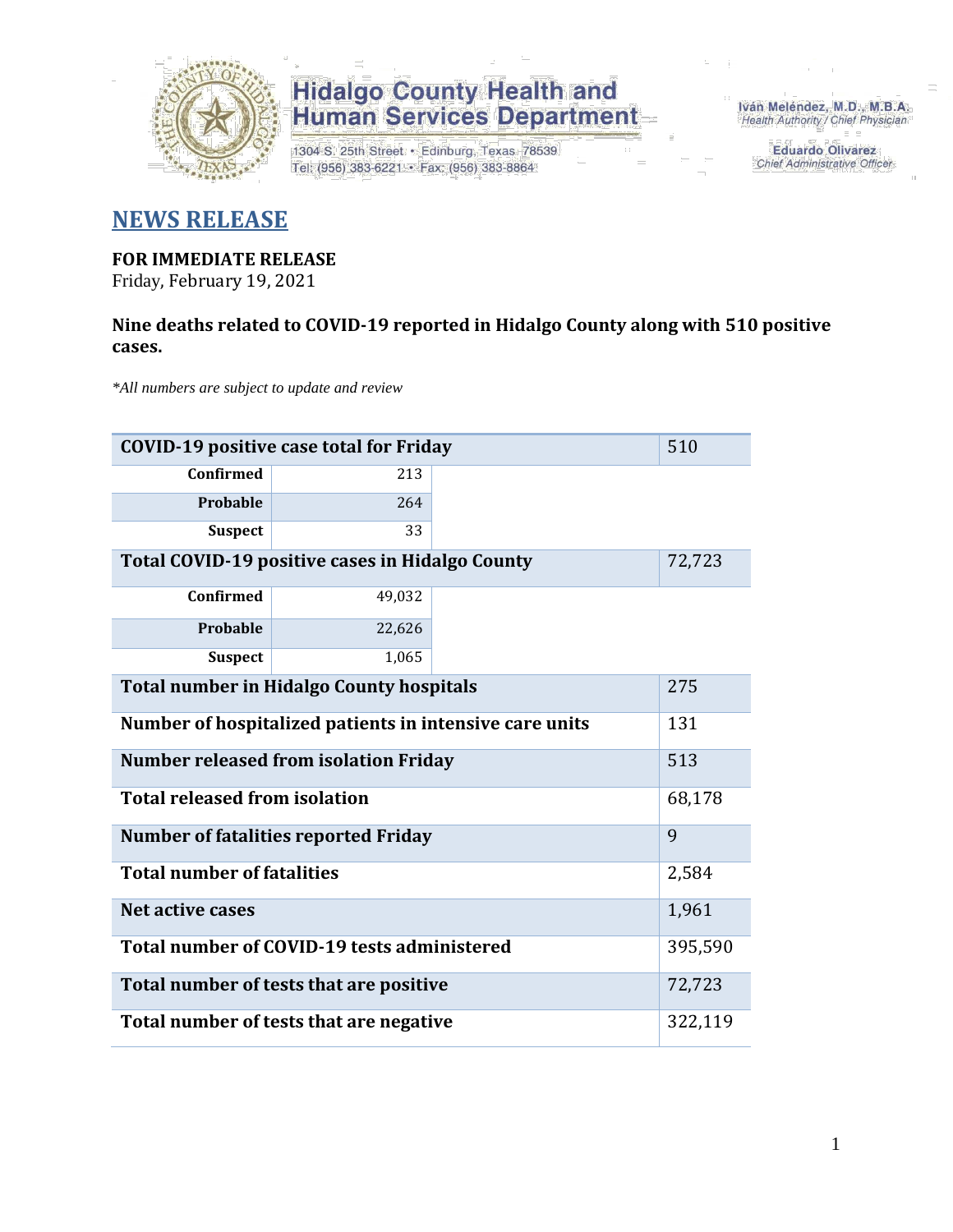

1304 S. 25th Street · Edinburg, Texas 78539 Tel: (956) 383-6221 · Fax: (956) 383-8864

Iván Meléndez, M.D., M.B.A. Health Authority / Chief Physician

> **Eduardo Olivarez** Chief Administrative Officer

*Hidalgo County uses the case status definition provided by the Texas Department of State Health Service's 2020 Epi Case Criteria Guide revised November 2020.*

- *1. Confirmed: A person who has tested positive through a molecular or PCR (oral or nasal swabs) test that looks for the presence of the virus's genetic material.*
- *2. Probable: A person who meets presumptive laboratory evidence through detection of COVID-19 by antigen test in a respiratory specimen.*
- *3. Suspect: A person who meets supported laboratory evidence through detection of specific antibodies in serum, plasma, whole body, and no prior history of being confirmed or probable case.*

*For more information of case status definition for COVID-19, please refer to:*

[https://www.dshs.state.tx.us/IDCU/investigation/epi-case-criteria-guide/2020-Epi-Case-Criteria-](https://www.dshs.state.tx.us/IDCU/investigation/epi-case-criteria-guide/2020-Epi-Case-Criteria-Guide.pdf)[Guide.pdf](https://www.dshs.state.tx.us/IDCU/investigation/epi-case-criteria-guide/2020-Epi-Case-Criteria-Guide.pdf)

The deaths include:

|                         | Age<br><b>Range</b> | Gender | <b>City</b> |
|-------------------------|---------------------|--------|-------------|
| 1                       | 60s                 | Male   | Edinburg    |
| $\overline{2}$          | 60s                 | Male   | Edinburg    |
| 3                       | $70+$               | Male   | Edinburg    |
| 4                       | 70+                 | Male   | Mission     |
| 5                       | 50s                 | Male   | Pharr       |
| 6                       | 70+                 | Female | Pharr       |
| $\overline{\mathbf{z}}$ | 50s                 | Male   | Weslaco     |
| 8                       | 70+                 | Male   | Weslaco     |
| 9                       | $70+$               | Male   | Weslaco     |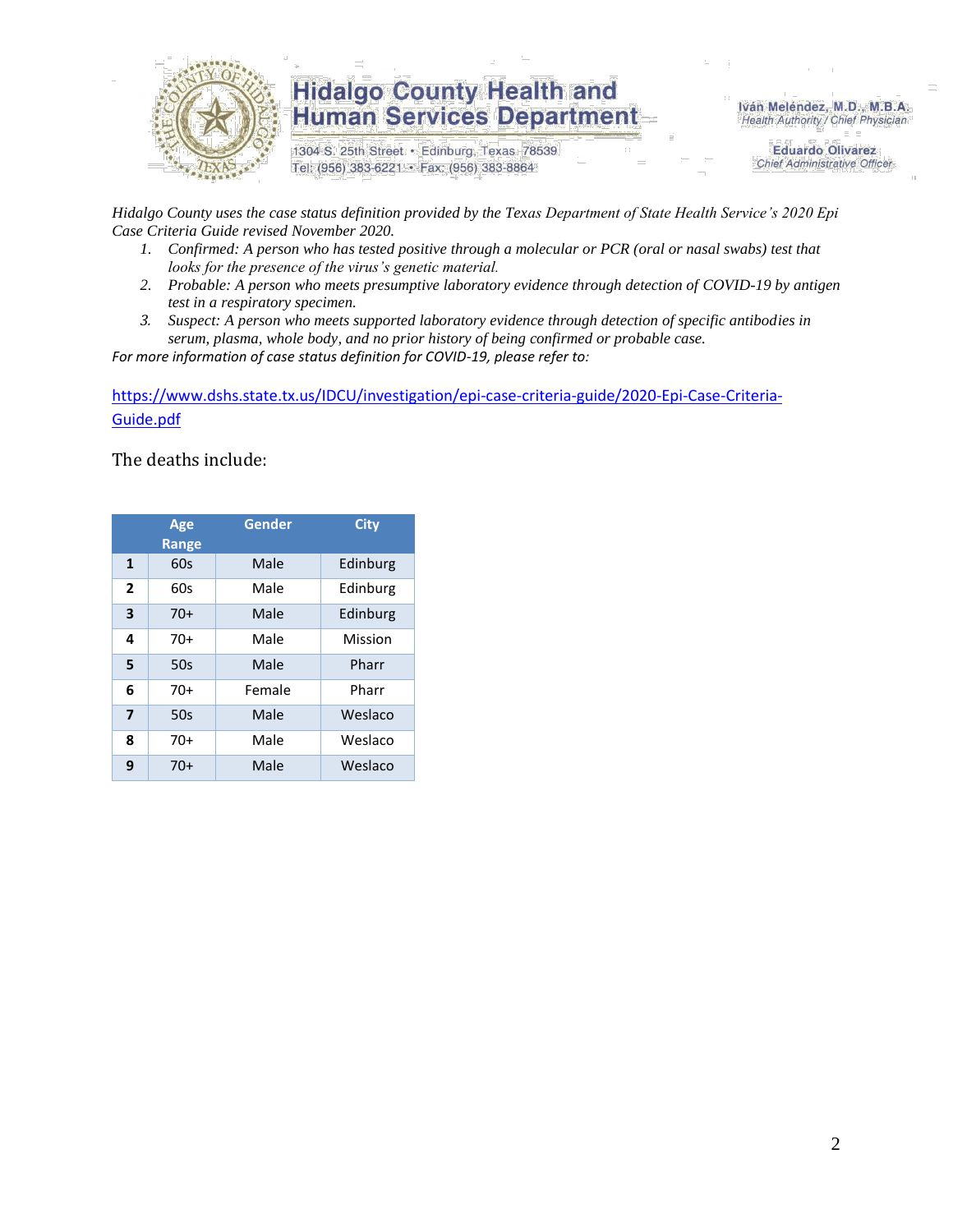

1304 S. 25th Street · Edinburg, Texas 78539 Tel: (956) 383-6221 · Fax: (956) 383-8864

Iván Meléndez, M.D., M.B.A.<br>Health Authority / Chief Physician

**Eduardo Olivarez** Chief Administrative Officer

Friday, February 19, 2021 positive cases include:

|                         | Age<br>Range    | Gender                                                                                                     | <b>City</b> |     | Age<br>Range    | Gender                                                                                                     | <b>City</b> |     | Age<br>Range | <b>Gender</b> | <b>City</b>    |
|-------------------------|-----------------|------------------------------------------------------------------------------------------------------------|-------------|-----|-----------------|------------------------------------------------------------------------------------------------------------|-------------|-----|--------------|---------------|----------------|
| $\mathbf{1}$            | $0 - 19$        | F                                                                                                          | Alamo       | 171 | $0 - 19$        | F                                                                                                          | McAllen     | 341 | 40s          | ${\sf M}$     | Mission        |
| $\mathbf{2}$            | $0 - 19$        | F                                                                                                          | Alamo       | 172 | $0 - 19$        | ${\sf M}$                                                                                                  | McAllen     | 342 | 40s          | F             | Mission        |
| 3                       | $0 - 19$        | $\mathsf{M}% _{T}=\mathsf{M}_{T}\!\left( a,b\right) ,\ \mathsf{M}_{T}=\mathsf{M}_{T}\!\left( a,b\right) ,$ | Alamo       | 173 | $0 - 19$        | F                                                                                                          | McAllen     | 343 | 40s          | F             | Mission        |
| 4                       | $0 - 19$        | F                                                                                                          | Alamo       | 174 | $0 - 19$        | F                                                                                                          | McAllen     | 344 | 40s          | F             | Mission        |
| 5                       | $0 - 19$        | F                                                                                                          | Alamo       | 175 | $0 - 19$        | $\mathsf{M}% _{T}=\mathsf{M}_{T}\!\left( a,b\right) ,\ \mathsf{M}_{T}=\mathsf{M}_{T}\!\left( a,b\right) ,$ | McAllen     | 345 | 40s          | F             | Mission        |
| 6                       | 20s             | F                                                                                                          | Alamo       | 176 | $0 - 19$        | F                                                                                                          | McAllen     | 346 | 40s          | M             | Mission        |
| $\overline{\mathbf{z}}$ | 30s             | F                                                                                                          | Alamo       | 177 | $0 - 19$        | ${\sf M}$                                                                                                  | McAllen     | 347 | 40s          | F             | Mission        |
| 8                       | 30s             | M                                                                                                          | Alamo       | 178 | $0 - 19$        | F                                                                                                          | McAllen     | 348 | 40s          | F             | Mission        |
| 9                       | 30s             | ${\sf M}$                                                                                                  | Alamo       | 179 | $0 - 19$        | $\mathsf{M}% _{T}=\mathsf{M}_{T}\!\left( a,b\right) ,\ \mathsf{M}_{T}=\mathsf{M}_{T}\!\left( a,b\right) ,$ | McAllen     | 349 | 40s          | F             | Mission        |
| 10                      | 30s             | F                                                                                                          | Alamo       | 180 | $0 - 19$        | F                                                                                                          | McAllen     | 350 | 40s          | M             | Mission        |
| 11                      | 30 <sub>s</sub> | F                                                                                                          | Alamo       | 181 | $0 - 19$        | ${\sf M}$                                                                                                  | McAllen     | 351 | 50s          | ${\sf M}$     | Mission        |
| 12                      | 40s             | ${\sf M}$                                                                                                  | Alamo       | 182 | $0 - 19$        | F                                                                                                          | McAllen     | 352 | 50s          | F             | Mission        |
| 13                      | 40s             | $\mathsf{M}% _{T}=\mathsf{M}_{T}\!\left( a,b\right) ,\ \mathsf{M}_{T}=\mathsf{M}_{T}\!\left( a,b\right) ,$ | Alamo       | 183 | $0 - 19$        | ${\sf M}$                                                                                                  | McAllen     | 353 | 50s          | F             | Mission        |
| 14                      | 50s             | F                                                                                                          | Alamo       | 184 | $0 - 19$        | F                                                                                                          | McAllen     | 354 | 50s          | M             | Mission        |
| 15                      | 50s             | F                                                                                                          | Alamo       | 185 | $0 - 19$        | F                                                                                                          | McAllen     | 355 | 50s          | F             | Mission        |
| 16                      | 60s             | F                                                                                                          | Alamo       | 186 | $0 - 19$        | M                                                                                                          | McAllen     | 356 | 50s          | M             | Mission        |
| 17                      | $0 - 19$        | F                                                                                                          | Alton       | 187 | $0 - 19$        | F                                                                                                          | McAllen     | 357 | 50s          | F             | Mission        |
| 18                      | $0 - 19$        | F                                                                                                          | Alton       | 188 | $0 - 19$        | M                                                                                                          | McAllen     | 358 | 50s          | F             | Mission        |
| 19                      | $0 - 19$        | $\mathsf{M}% _{T}=\mathsf{M}_{T}\!\left( a,b\right) ,\ \mathsf{M}_{T}=\mathsf{M}_{T}\!\left( a,b\right) ,$ | Alton       | 189 | $0 - 19$        | $\mathsf{M}% _{T}=\mathsf{M}_{T}\!\left( a,b\right) ,\ \mathsf{M}_{T}=\mathsf{M}_{T}\!\left( a,b\right) ,$ | McAllen     | 359 | 50s          | F             | Mission        |
| 20                      | 20s             | M                                                                                                          | Alton       | 190 | 20s             | F                                                                                                          | McAllen     | 360 | 50s          | M             | Mission        |
| 21                      | 20s             | F                                                                                                          | Alton       | 191 | 20s             | F                                                                                                          | McAllen     | 361 | 50s          | F             | Mission        |
| 22                      | 30 <sub>s</sub> | F                                                                                                          | Alton       | 192 | 20s             | M                                                                                                          | McAllen     | 362 | 50s          | F             | Mission        |
| 23                      | 30s             | $\mathsf{M}% _{T}=\mathsf{M}_{T}\!\left( a,b\right) ,\ \mathsf{M}_{T}=\mathsf{M}_{T}\!\left( a,b\right) ,$ | Alton       | 193 | 20s             | F                                                                                                          | McAllen     | 363 | 60s          | F             | Mission        |
| 24                      | 40s             | M                                                                                                          | Alton       | 194 | 20s             | F                                                                                                          | McAllen     | 364 | 60s          | M             | Mission        |
| 25                      | 40s             | F                                                                                                          | Alton       | 195 | 20s             | ${\sf M}$                                                                                                  | McAllen     | 365 | 60s          | F             | Mission        |
| 26                      | $0 - 19$        | M                                                                                                          | Donna       | 196 | 20s             | F                                                                                                          | McAllen     | 366 | $70+$        | F             | Mission        |
| 27                      | $0 - 19$        | F                                                                                                          | Donna       | 197 | 20s             | F                                                                                                          | McAllen     | 367 | $70+$        | M             | Mission        |
| 28                      | $0 - 19$        | M                                                                                                          | Donna       | 198 | 20s             | M                                                                                                          | McAllen     | 368 | $70+$        | F             | Mission        |
| 29                      | 20s             | F                                                                                                          | Donna       | 199 | 20s             | F                                                                                                          | McAllen     | 369 | $70+$        | F             | <b>Mission</b> |
| 30                      | 20s             | F                                                                                                          | Donna       | 200 | 20s             | M                                                                                                          | McAllen     | 370 | $0 - 19$     | M             | Pharr          |
| 31                      | 20s             | F                                                                                                          | Donna       | 201 | 30 <sub>s</sub> | ${\sf M}$                                                                                                  | McAllen     | 371 | $0 - 19$     | M             | Pharr          |
| 32                      | 20s             | M                                                                                                          | Donna       | 202 | 30 <sub>s</sub> | F                                                                                                          | McAllen     | 372 | $0 - 19$     | F             | Pharr          |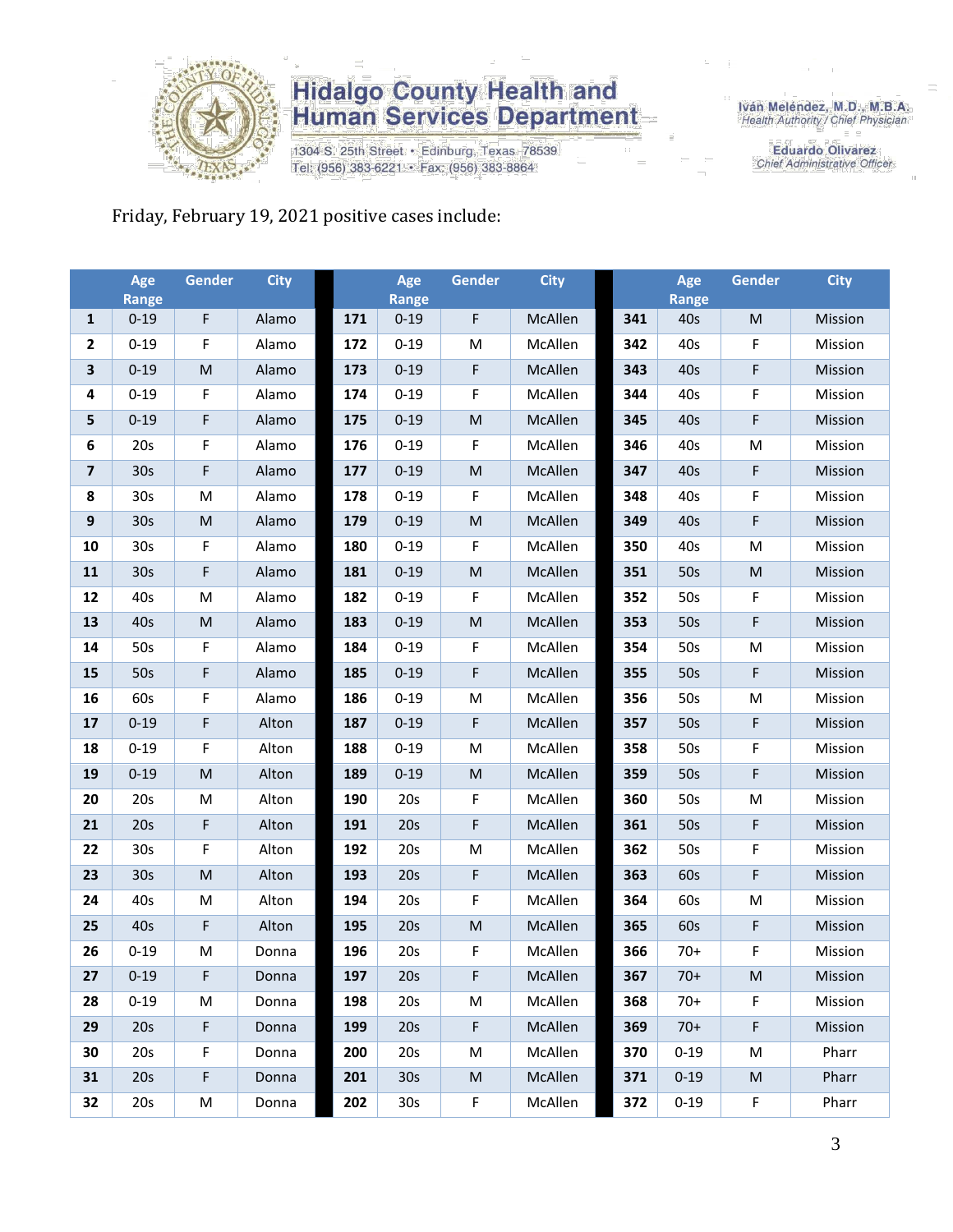

1304 S. 25th Street · Edinburg, Texas 78539 Tel: (956) 383-6221 · Fax: (956) 383-8864

Iván Meléndez, M.D., M.B.A.<br>Health Authority / Chief Physician

Eduardo Olivarez<br>Chief Administrative Officer

| 33 | 20s             | ${\sf M}$   | Donna    | 203 | 30 <sub>s</sub> | F           | McAllen | 373 | $0 - 19$        | F         | Pharr |
|----|-----------------|-------------|----------|-----|-----------------|-------------|---------|-----|-----------------|-----------|-------|
| 34 | 20s             | M           | Donna    | 204 | 30 <sub>s</sub> | M           | McAllen | 374 | $0 - 19$        | M         | Pharr |
| 35 | 30 <sub>s</sub> | ${\sf M}$   | Donna    | 205 | 30 <sub>s</sub> | $\mathsf F$ | McAllen | 375 | $0 - 19$        | ${\sf M}$ | Pharr |
| 36 | 30 <sub>s</sub> | F           | Donna    | 206 | 30s             | F           | McAllen | 376 | $0 - 19$        | M         | Pharr |
| 37 | 40s             | ${\sf M}$   | Donna    | 207 | 30 <sub>s</sub> | F           | McAllen | 377 | $0 - 19$        | ${\sf M}$ | Pharr |
| 38 | 40s             | F           | Donna    | 208 | 30s             | F           | McAllen | 378 | $0 - 19$        | M         | Pharr |
| 39 | 40s             | $\mathsf F$ | Donna    | 209 | 30 <sub>s</sub> | F           | McAllen | 379 | $0 - 19$        | ${\sf M}$ | Pharr |
| 40 | 50s             | F           | Donna    | 210 | 30 <sub>s</sub> | F           | McAllen | 380 | 20s             | M         | Pharr |
| 41 | 60s             | $\mathsf F$ | Donna    | 211 | 30 <sub>s</sub> | $\mathsf F$ | McAllen | 381 | 20s             | F         | Pharr |
| 42 | 60s             | M           | Donna    | 212 | 30 <sub>s</sub> | M           | McAllen | 382 | 20s             | M         | Pharr |
| 43 | 60s             | $\mathsf F$ | Donna    | 213 | 30 <sub>s</sub> | F           | McAllen | 383 | 20s             | F         | Pharr |
| 44 | $70+$           | F           | Donna    | 214 | 30s             | $\mathsf F$ | McAllen | 384 | 20s             | F         | Pharr |
| 45 | $70+$           | $\mathsf F$ | Donna    | 215 | 30 <sub>s</sub> | F           | McAllen | 385 | 20s             | ${\sf M}$ | Pharr |
| 46 | $0 - 19$        | M           | Edinburg | 216 | 30s             | F           | McAllen | 386 | 20s             | F         | Pharr |
| 47 | $0 - 19$        | ${\sf M}$   | Edinburg | 217 | 30 <sub>s</sub> | ${\sf M}$   | McAllen | 387 | 20s             | F         | Pharr |
| 48 | $0 - 19$        | F           | Edinburg | 218 | 30s             | M           | McAllen | 388 | 30 <sub>s</sub> | M         | Pharr |
| 49 | $0 - 19$        | ${\sf M}$   | Edinburg | 219 | 30 <sub>s</sub> | $\mathsf F$ | McAllen | 389 | 30 <sub>s</sub> | ${\sf M}$ | Pharr |
| 50 | $0 - 19$        | F           | Edinburg | 220 | 30s             | M           | McAllen | 390 | 30s             | F         | Pharr |
| 51 | $0 - 19$        | ${\sf M}$   | Edinburg | 221 | 30s             | F           | McAllen | 391 | 30 <sub>s</sub> | F         | Pharr |
| 52 | $0 - 19$        | M           | Edinburg | 222 | 40s             | M           | McAllen | 392 | 30 <sub>s</sub> | F         | Pharr |
| 53 | $0 - 19$        | ${\sf M}$   | Edinburg | 223 | 40s             | M           | McAllen | 393 | 30 <sub>s</sub> | F         | Pharr |
| 54 | $0 - 19$        | F           | Edinburg | 224 | 40s             | F           | McAllen | 394 | 30 <sub>s</sub> | F         | Pharr |
| 55 | $0 - 19$        | ${\sf M}$   | Edinburg | 225 | 40s             | ${\sf M}$   | McAllen | 395 | 30 <sub>s</sub> | F         | Pharr |
| 56 | $0 - 19$        | M           | Edinburg | 226 | 40s             | M           | McAllen | 396 | 30 <sub>s</sub> | M         | Pharr |
| 57 | $0 - 19$        | ${\sf M}$   | Edinburg | 227 | 40s             | F           | McAllen | 397 | 40s             | F         | Pharr |
| 58 | $0 - 19$        | F           | Edinburg | 228 | 40s             | F           | McAllen | 398 | 40s             | F         | Pharr |
| 59 | $0 - 19$        | ${\sf M}$   | Edinburg | 229 | 40s             | F           | McAllen | 399 | 40s             | F         | Pharr |
| 60 | $0 - 19$        | F           | Edinburg | 230 | 40s             | M           | McAllen | 400 | 40s             | F         | Pharr |
| 61 | $0 - 19$        | F           | Edinburg | 231 | 40s             | M           | McAllen | 401 | 40s             | F         | Pharr |
| 62 | $0 - 19$        | M           | Edinburg | 232 | 40s             | F           | McAllen | 402 | 50s             | F         | Pharr |
| 63 | $0 - 19$        | F           | Edinburg | 233 | 40s             | $\mathsf F$ | McAllen | 403 | 50s             | F         | Pharr |
| 64 | $0 - 19$        | M           | Edinburg | 234 | 40s             | F           | McAllen | 404 | 60s             | F         | Pharr |
| 65 | $0 - 19$        | M           | Edinburg | 235 | 50s             | M           | McAllen | 405 | 60s             | ${\sf M}$ | Pharr |
| 66 | $0 - 19$        | M           | Edinburg | 236 | 50s             | M           | McAllen | 406 | 60s             | M         | Pharr |
| 67 | $0 - 19$        | M           | Edinburg | 237 | 50s             | F           | McAllen | 407 | 60s             | F         | Pharr |
| 68 | $0 - 19$        | M           | Edinburg | 238 | 50s             | F           | McAllen | 408 | $70+$           | M         | Pharr |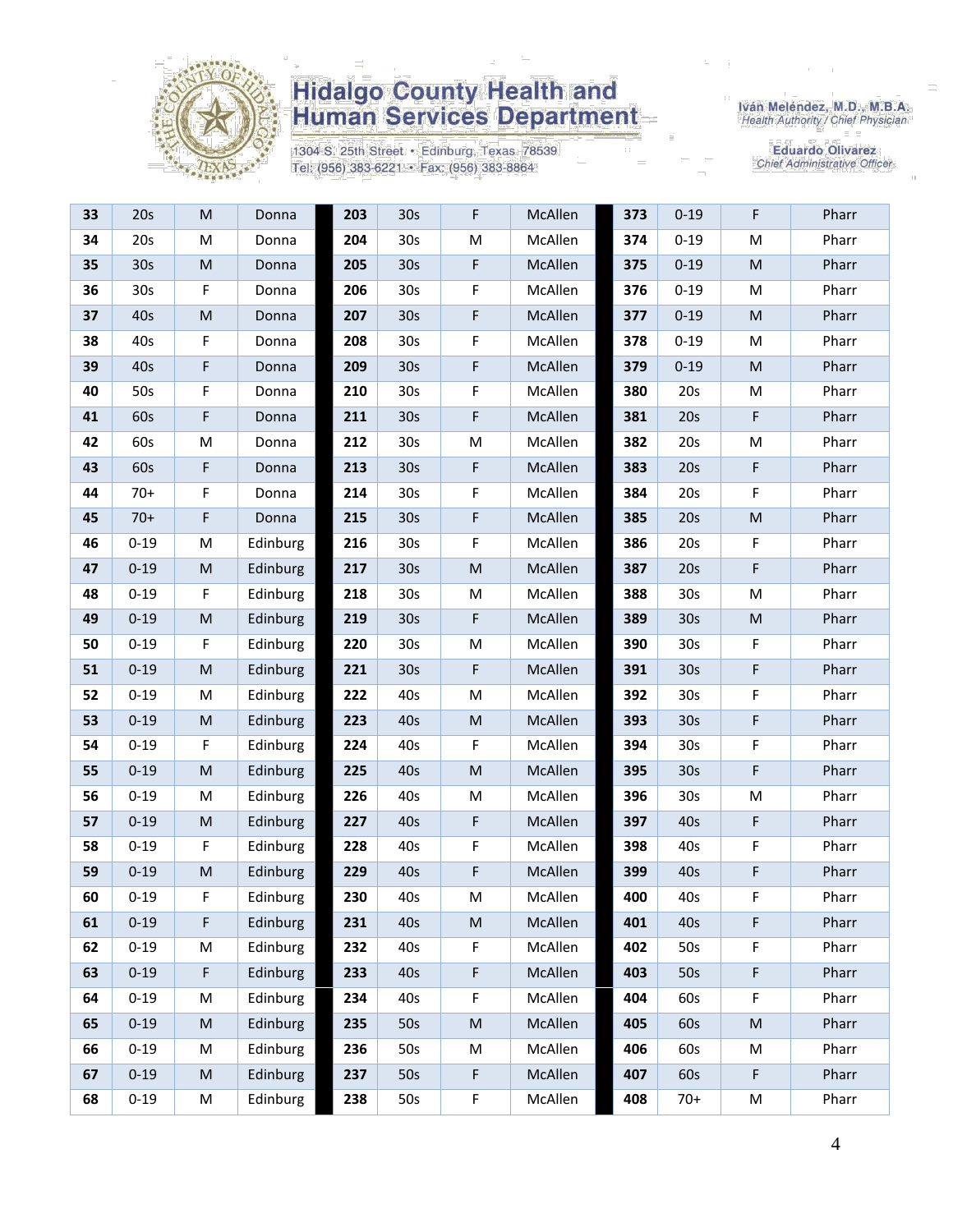

1304 S. 25th Street · Edinburg, Texas 78539 Tel: (956) 383-6221 · Fax: (956) 383-8864

Iván Meléndez, M.D., M.B.A.<br>Health Authority / Chief Physician

Eduardo Olivarez<br>Chief Administrative Officer

| 69  | 20s             | F           | Edinburg | 239 | 50s             | F                                                                                                          | McAllen  | 409 | $0 - 19$        | F                                                                                                          | San Juan    |
|-----|-----------------|-------------|----------|-----|-----------------|------------------------------------------------------------------------------------------------------------|----------|-----|-----------------|------------------------------------------------------------------------------------------------------------|-------------|
| 70  | 20s             | M           | Edinburg | 240 | 50s             | M                                                                                                          | McAllen  | 410 | $0 - 19$        | F                                                                                                          | San Juan    |
| 71  | 20s             | ${\sf M}$   | Edinburg | 241 | 50s             | F                                                                                                          | McAllen  | 411 | $0 - 19$        | ${\sf M}$                                                                                                  | San Juan    |
| 72  | 20s             | F           | Edinburg | 242 | 50s             | M                                                                                                          | McAllen  | 412 | $0 - 19$        | F                                                                                                          | San Juan    |
| 73  | 20s             | F           | Edinburg | 243 | 50s             | M                                                                                                          | McAllen  | 413 | $0 - 19$        | F                                                                                                          | San Juan    |
| 74  | 20s             | M           | Edinburg | 244 | 50s             | F                                                                                                          | McAllen  | 414 | $0 - 19$        | M                                                                                                          | San Juan    |
| 75  | 20s             | F           | Edinburg | 245 | 60s             | F                                                                                                          | McAllen  | 415 | $0 - 19$        | F                                                                                                          | San Juan    |
| 76  | 20s             | M           | Edinburg | 246 | 60s             | F                                                                                                          | McAllen  | 416 | 20s             | M                                                                                                          | San Juan    |
| 77  | 20s             | ${\sf M}$   | Edinburg | 247 | 60s             | M                                                                                                          | McAllen  | 417 | 20s             | F                                                                                                          | San Juan    |
| 78  | 20s             | M           | Edinburg | 248 | 60s             | F                                                                                                          | McAllen  | 418 | 20s             | F                                                                                                          | San Juan    |
| 79  | 20s             | ${\sf M}$   | Edinburg | 249 | 60s             | $\mathsf{M}% _{T}=\mathsf{M}_{T}\!\left( a,b\right) ,\ \mathsf{M}_{T}=\mathsf{M}_{T}\!\left( a,b\right) ,$ | McAllen  | 419 | 20s             | $\mathsf{M}% _{T}=\mathsf{M}_{T}\!\left( a,b\right) ,\ \mathsf{M}_{T}=\mathsf{M}_{T}\!\left( a,b\right) ,$ | San Juan    |
| 80  | 20s             | M           | Edinburg | 250 | 60s             | M                                                                                                          | McAllen  | 420 | 20s             | F                                                                                                          | San Juan    |
| 81  | 20s             | F           | Edinburg | 251 | 60s             | M                                                                                                          | McAllen  | 421 | 20s             | F                                                                                                          | San Juan    |
| 82  | 20s             | F           | Edinburg | 252 | 60s             | M                                                                                                          | McAllen  | 422 | 30s             | M                                                                                                          | San Juan    |
| 83  | 20s             | $\mathsf F$ | Edinburg | 253 | 60s             | F                                                                                                          | McAllen  | 423 | 30 <sub>s</sub> | F                                                                                                          | San Juan    |
| 84  | 20s             | F           | Edinburg | 254 | 60s             | F                                                                                                          | McAllen  | 424 | 30s             | F                                                                                                          | San Juan    |
| 85  | 20s             | ${\sf M}$   | Edinburg | 255 | 60s             | F                                                                                                          | McAllen  | 425 | 40s             | F                                                                                                          | San Juan    |
| 86  | 20s             | M           | Edinburg | 256 | $70+$           | F                                                                                                          | McAllen  | 426 | 40s             | M                                                                                                          | San Juan    |
| 87  | 20s             | F           | Edinburg | 257 | $70+$           | F                                                                                                          | McAllen  | 427 | 40s             | F                                                                                                          | San Juan    |
| 88  | 20s             | F           | Edinburg | 258 | $0 - 19$        | F                                                                                                          | Mercedes | 428 | 40s             | F                                                                                                          | San Juan    |
| 89  | 20s             | F           | Edinburg | 259 | $0 - 19$        | F                                                                                                          | Mercedes | 429 | 40s             | F                                                                                                          | San Juan    |
| 90  | 20s             | M           | Edinburg | 260 | $0 - 19$        | M                                                                                                          | Mercedes | 430 | 40s             | F                                                                                                          | San Juan    |
| 91  | 20s             | ${\sf M}$   | Edinburg | 261 | $0 - 19$        | ${\sf M}$                                                                                                  | Mercedes | 431 | 50s             | F                                                                                                          | San Juan    |
| 92  | 20s             | M           | Edinburg | 262 | $0 - 19$        | F                                                                                                          | Mercedes | 432 | 50s             | M                                                                                                          | San Juan    |
| 93  | 20s             | F           | Edinburg | 263 | $0 - 19$        | ${\sf M}$                                                                                                  | Mercedes | 433 | 50s             | F                                                                                                          | San Juan    |
| 94  | 20s             | F           | Edinburg | 264 | 20s             | F                                                                                                          | Mercedes | 434 | $70+$           | F                                                                                                          | San Juan    |
| 95  | 20s             | F           | Edinburg | 265 | 20s             | F                                                                                                          | Mercedes | 435 | $70+$           | F                                                                                                          | San Juan    |
| 96  | 20s             | F           | Edinburg | 266 | 20s             | F                                                                                                          | Mercedes | 436 | $0 - 19$        | M                                                                                                          | Undisclosed |
| 97  | 30s             | ${\sf M}$   | Edinburg | 267 | 30 <sub>s</sub> | F                                                                                                          | Mercedes | 437 | $0 - 19$        | F                                                                                                          | Undisclosed |
| 98  | 30s             | F           | Edinburg | 268 | 40s             | F                                                                                                          | Mercedes | 438 | $0 - 19$        | M                                                                                                          | Undisclosed |
| 99  | 30s             | F           | Edinburg | 269 | 40s             | ${\sf M}$                                                                                                  | Mercedes | 439 | $0 - 19$        | F                                                                                                          | Undisclosed |
| 100 | 30 <sub>s</sub> | F           | Edinburg | 270 | 50s             | F                                                                                                          | Mercedes | 440 | $0 - 19$        | F                                                                                                          | Undisclosed |
| 101 | 30 <sub>s</sub> | F           | Edinburg | 271 | 50s             | M                                                                                                          | Mercedes | 441 | $0 - 19$        | ${\sf M}$                                                                                                  | Undisclosed |
| 102 | 30 <sub>s</sub> | F           | Edinburg | 272 | 50s             | F                                                                                                          | Mercedes | 442 | $0 - 19$        | F                                                                                                          | Undisclosed |
| 103 | 30 <sub>s</sub> | ${\sf M}$   | Edinburg | 273 | 60s             | F                                                                                                          | Mercedes | 443 | 20s             | F                                                                                                          | Undisclosed |
| 104 | 30 <sub>s</sub> | M           | Edinburg | 274 | 60s             | F                                                                                                          | Mercedes | 444 | 20s             | F                                                                                                          | Undisclosed |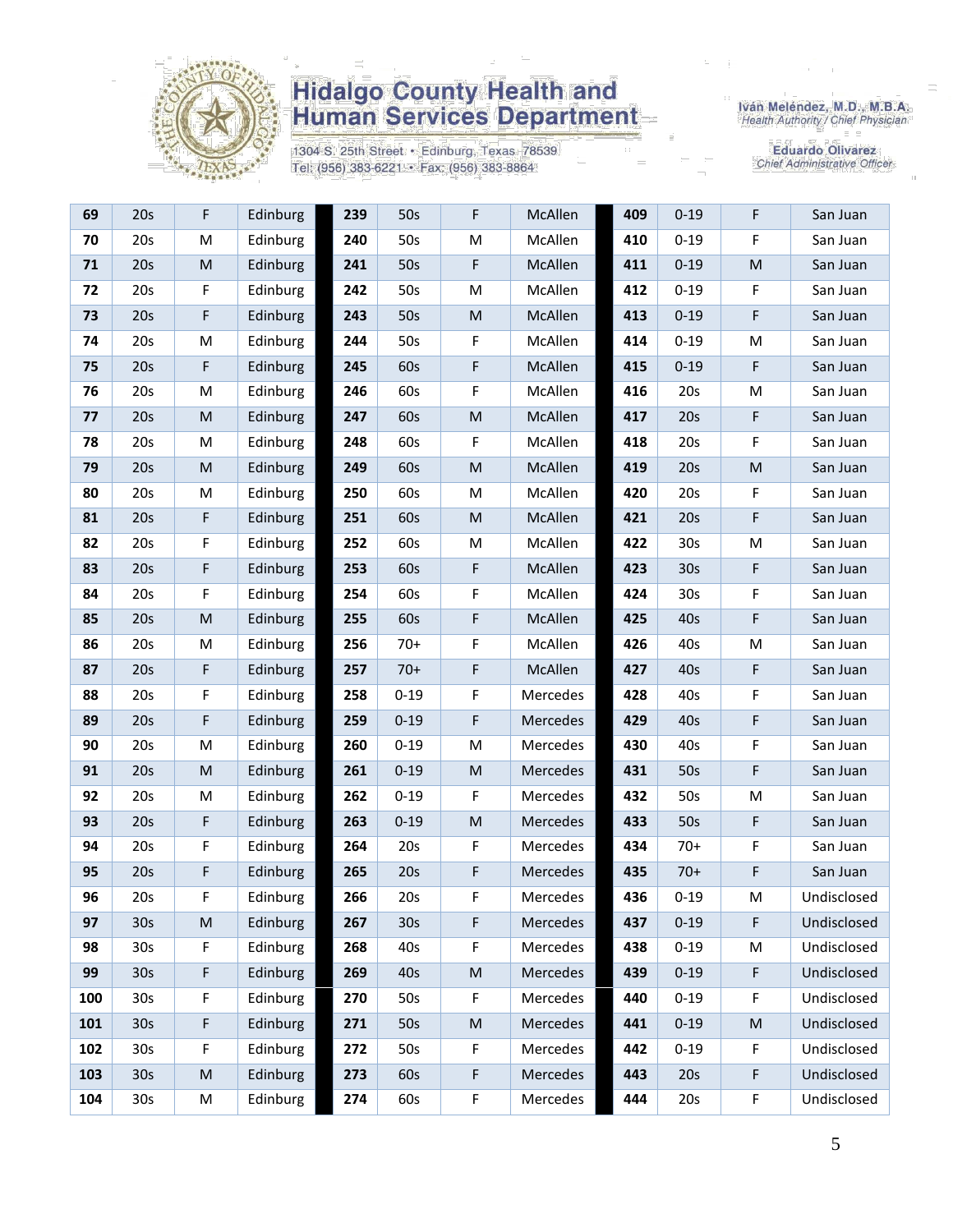

1304 S. 25th Street · Edinburg, Texas 78539 Tel: (956) 383-6221 · Fax: (956) 383-8864

Iván Meléndez, M.D., M.B.A.<br>Health Authority / Chief Physician

**Eduardo Olivarez** Chief Administrative Officer

| 105 | 30 <sub>s</sub> | F           | Edinburg | 275 | 60s      | F         | Mercedes | 445 | 20s             | F           | Undisclosed |
|-----|-----------------|-------------|----------|-----|----------|-----------|----------|-----|-----------------|-------------|-------------|
| 106 | 30 <sub>s</sub> | F           | Edinburg | 276 | $70+$    | M         | Mercedes | 446 | 20s             | F           | Undisclosed |
| 107 | 30 <sub>s</sub> | ${\sf M}$   | Edinburg | 277 | $70+$    | F         | Mercedes | 447 | 20s             | ${\sf M}$   | Undisclosed |
| 108 | 30 <sub>s</sub> | F           | Edinburg | 278 | $0 - 19$ | F         | Mission  | 448 | 20s             | M           | Undisclosed |
| 109 | 30 <sub>s</sub> | ${\sf M}$   | Edinburg | 279 | $0 - 19$ | F         | Mission  | 449 | 20s             | F           | Undisclosed |
| 110 | 30 <sub>s</sub> | F           | Edinburg | 280 | $0 - 19$ | M         | Mission  | 450 | 30 <sub>s</sub> | F           | Undisclosed |
| 111 | 30 <sub>s</sub> | ${\sf M}$   | Edinburg | 281 | $0 - 19$ | F         | Mission  | 451 | 30 <sub>s</sub> | F           | Undisclosed |
| 112 | 30 <sub>s</sub> | M           | Edinburg | 282 | $0 - 19$ | M         | Mission  | 452 | 40s             | F           | Undisclosed |
| 113 | 30 <sub>s</sub> | $\mathsf F$ | Edinburg | 283 | $0 - 19$ | F         | Mission  | 453 | 40s             | F           | Undisclosed |
| 114 | 40s             | M           | Edinburg | 284 | $0 - 19$ | F         | Mission  | 454 | 40s             | F           | Undisclosed |
| 115 | 40s             | ${\sf M}$   | Edinburg | 285 | $0 - 19$ | ${\sf M}$ | Mission  | 455 | 40s             | F           | Undisclosed |
| 116 | 40s             | $\mathsf F$ | Edinburg | 286 | $0 - 19$ | F         | Mission  | 456 | 50s             | F           | Undisclosed |
| 117 | 40s             | F           | Edinburg | 287 | $0 - 19$ | F         | Mission  | 457 | 50s             | ${\sf M}$   | Undisclosed |
| 118 | 40s             | M           | Edinburg | 288 | $0 - 19$ | M         | Mission  | 458 | 50s             | F           | Undisclosed |
| 119 | 40s             | $\mathsf F$ | Edinburg | 289 | $0 - 19$ | F         | Mission  | 459 | 50s             | M           | Undisclosed |
| 120 | 40s             | M           | Edinburg | 290 | $0 - 19$ | M         | Mission  | 460 | 50s             | $\mathsf F$ | Undisclosed |
| 121 | 40s             | F           | Edinburg | 291 | $0 - 19$ | ${\sf M}$ | Mission  | 461 | 50s             | F           | Undisclosed |
| 122 | 40s             | M           | Edinburg | 292 | $0 - 19$ | F         | Mission  | 462 | 50s             | F           | Undisclosed |
| 123 | 40s             | ${\sf M}$   | Edinburg | 293 | $0 - 19$ | F         | Mission  | 463 | 60s             | F           | Undisclosed |
| 124 | 40s             | F           | Edinburg | 294 | $0 - 19$ | M         | Mission  | 464 | 60s             | F           | Undisclosed |
| 125 | 40s             | F           | Edinburg | 295 | $0 - 19$ | F         | Mission  | 465 | 60s             | F           | Undisclosed |
| 126 | 40s             | F           | Edinburg | 296 | $0 - 19$ | M         | Mission  | 466 | 60s             | M           | Undisclosed |
| 127 | 40s             | F           | Edinburg | 297 | $0 - 19$ | M         | Mission  | 467 | 60s             | F           | Undisclosed |
| 128 | 50s             | M           | Edinburg | 298 | $0 - 19$ | F         | Mission  | 468 | $70+$           | F           | Undisclosed |
| 129 | 50s             | F           | Edinburg | 299 | $0 - 19$ | ${\sf M}$ | Mission  | 469 | $0 - 19$        | F           | Weslaco     |
| 130 | 50s             | F           | Edinburg | 300 | $0 - 19$ | F         | Mission  | 470 | $0 - 19$        | M           | Weslaco     |
| 131 | 50s             | F           | Edinburg | 301 | 20s      | M         | Mission  | 471 | $0 - 19$        | F           | Weslaco     |
| 132 | 50s             | F           | Edinburg | 302 | 20s      | F         | Mission  | 472 | $0 - 19$        | F           | Weslaco     |
| 133 | 50s             | F           | Edinburg | 303 | 20s      | ${\sf M}$ | Mission  | 473 | $0 - 19$        | F           | Weslaco     |
| 134 | 50s             | F           | Edinburg | 304 | 20s      | F         | Mission  | 474 | $0 - 19$        | F           | Weslaco     |
| 135 | 50s             | $\mathsf F$ | Edinburg | 305 | 20s      | M         | Mission  | 475 | $0 - 19$        | ${\sf M}$   | Weslaco     |
| 136 | 50s             | M           | Edinburg | 306 | 20s      | M         | Mission  | 476 | $0 - 19$        | F           | Weslaco     |
| 137 | 50s             | F           | Edinburg | 307 | 20s      | M         | Mission  | 477 | $0 - 19$        | F           | Weslaco     |
| 138 | 60s             | M           | Edinburg | 308 | 20s      | M         | Mission  | 478 | $0 - 19$        | F           | Weslaco     |
| 139 | 60s             | F           | Edinburg | 309 | 20s      | F         | Mission  | 479 | $0 - 19$        | M           | Weslaco     |
| 140 | 60s             | M           | Edinburg | 310 | 20s      | M         | Mission  | 480 | 20s             | M           | Weslaco     |